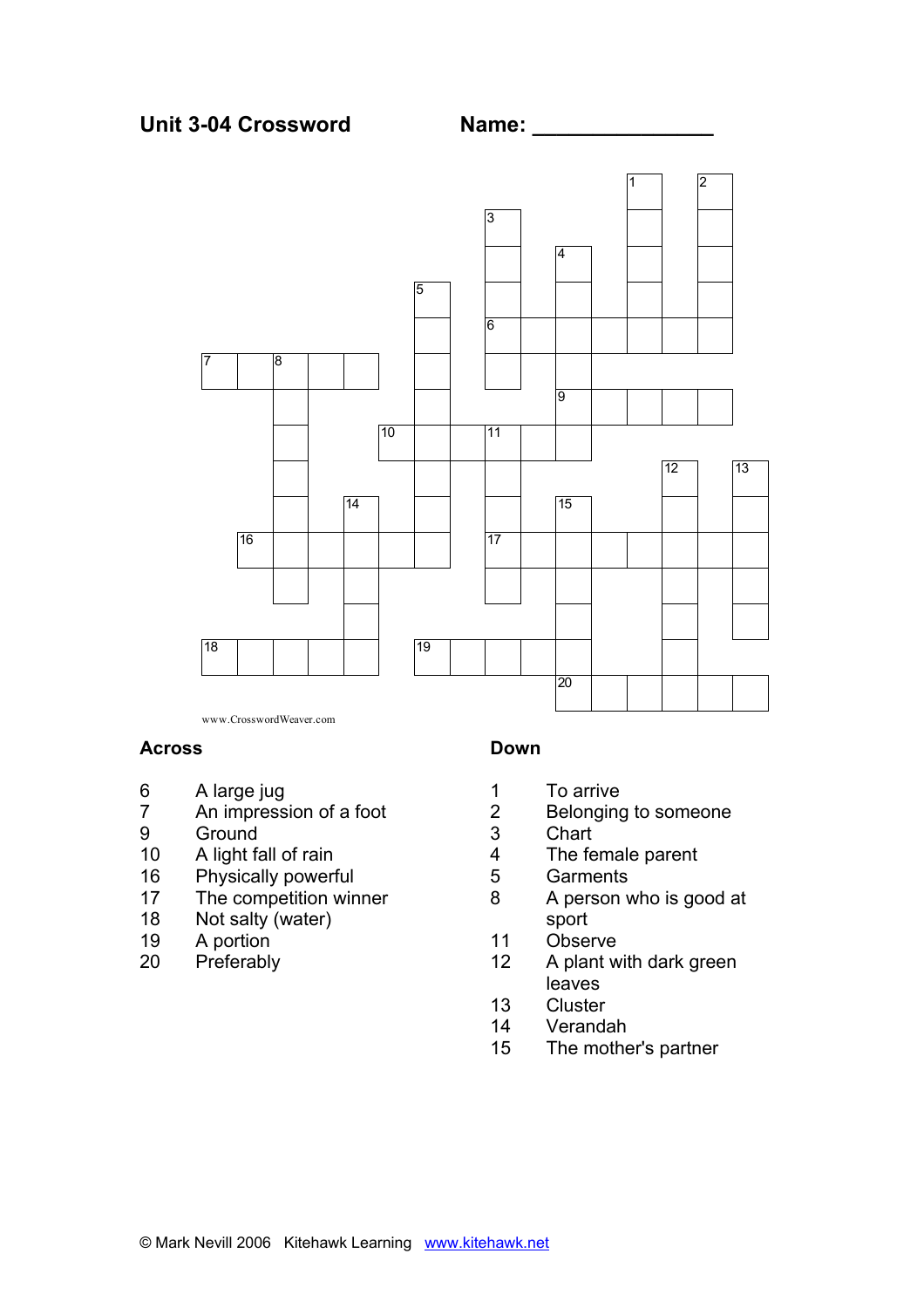# **Unit 3-04 Crossword Solution**



# **Unit 3-04 Polygon Answers**

Some answers:

(With **T**): ate, **athlete**, eat, halt, hat, hate, heat, late, lathe, latte, let, tale, tea, teal, teat, tee, teeth, that, the (18)

(Others without **T**): eel, heal, heel, lee (4)